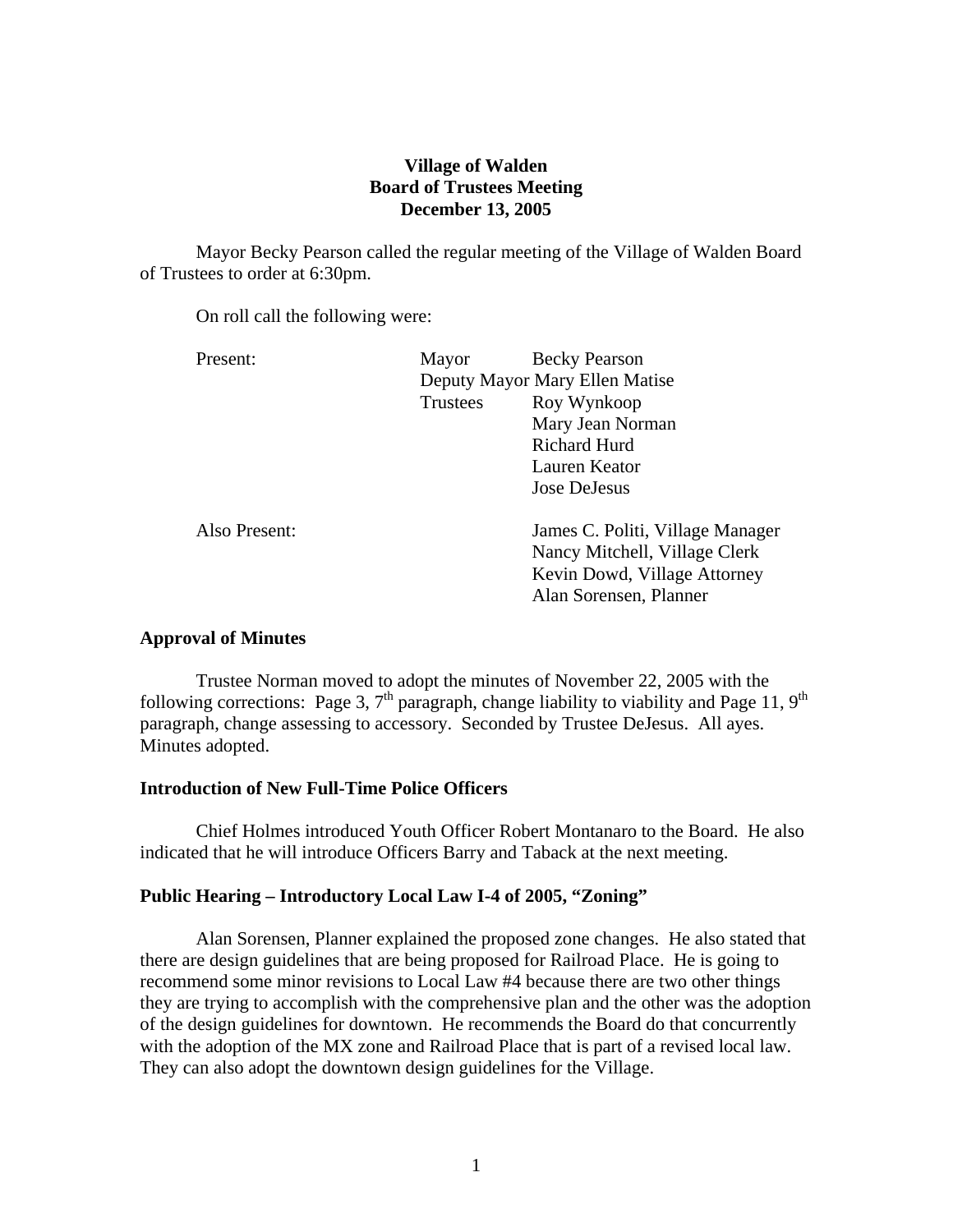Larry Kraus, Hudson Valley Auto and Tire Center stated that the Village is planning on rezoning his area to a mixed use; however it will be a nonconforming use to him which will prevent him from enlarging his building. Also, it states compulsory termination which means if the Board sees that he is doing something wrong that is bad for the community or environment they can terminate his business.

 Mr. Sorensen explained that the compulsory termination is current law. He doesn't think it's ever been exercised within the Village. He thinks it would be a difficult case to make.

 Mr. Dowd stated that the law has been on the books for a while, but the idea here is that Mr.Kraus has constitutional rights that the Village cannot arrogate by a mere enactment of a resolution. They are changing the zoning to mx and if Mr. Kraus wanted to expand his business or building he can apply to the Zoning Board of Appeals and make a case as to why he needs that to be done and the Zoning Board would decide whether he can expand or not. The Village understands that he is non conforming and he will continue to be allowed to use his building and business as he sees fit and if he wants to sell it as a repair garage he can.

 Trustee Wynkoop asked if the section of the code dealing with compulsory termination can be taken out of the code.

Mr. Dowd stated, or modify it.

 Marcus Millspaugh asked when the lines were set for changing the zones. He also asked about the proposed land use of the Village for businesses along Orange Avenue remaining as B-4. There seems to be a conflict.

 Mayor Pearson indicated that what Mr. Millspaugh is saying is why are we changing it to a mixed use right up to Route 208 as opposed to back further towards Railroad Avenue.

 Mr. Sorensen stated that they went through the process of looking at existing uses within the district. They looked at what would become non conforming and what is non conforming within the proposed district. By zoning it to mixed use and not increasing the non conformings they have the opportunity to bring more uses into conformity there. The sense was similar to downtown where you have a real strong commercial core, historic downtown buildings on Main Street. As you get out to the B-3 district on Orchard Street it kind of steps down a little bit so that as the mx district evolves around the center of Railroad Avenue we have the ability to create really a cohesive mx district there by bringing it all together and to encourage additional residential use within that district.

 Deputy Mayor Matise stated that there is another ramification in going from B-4 to mx. The B-4 minimum lot area is 10,000 sq. ft. and the mx is down to 2500 or 1500.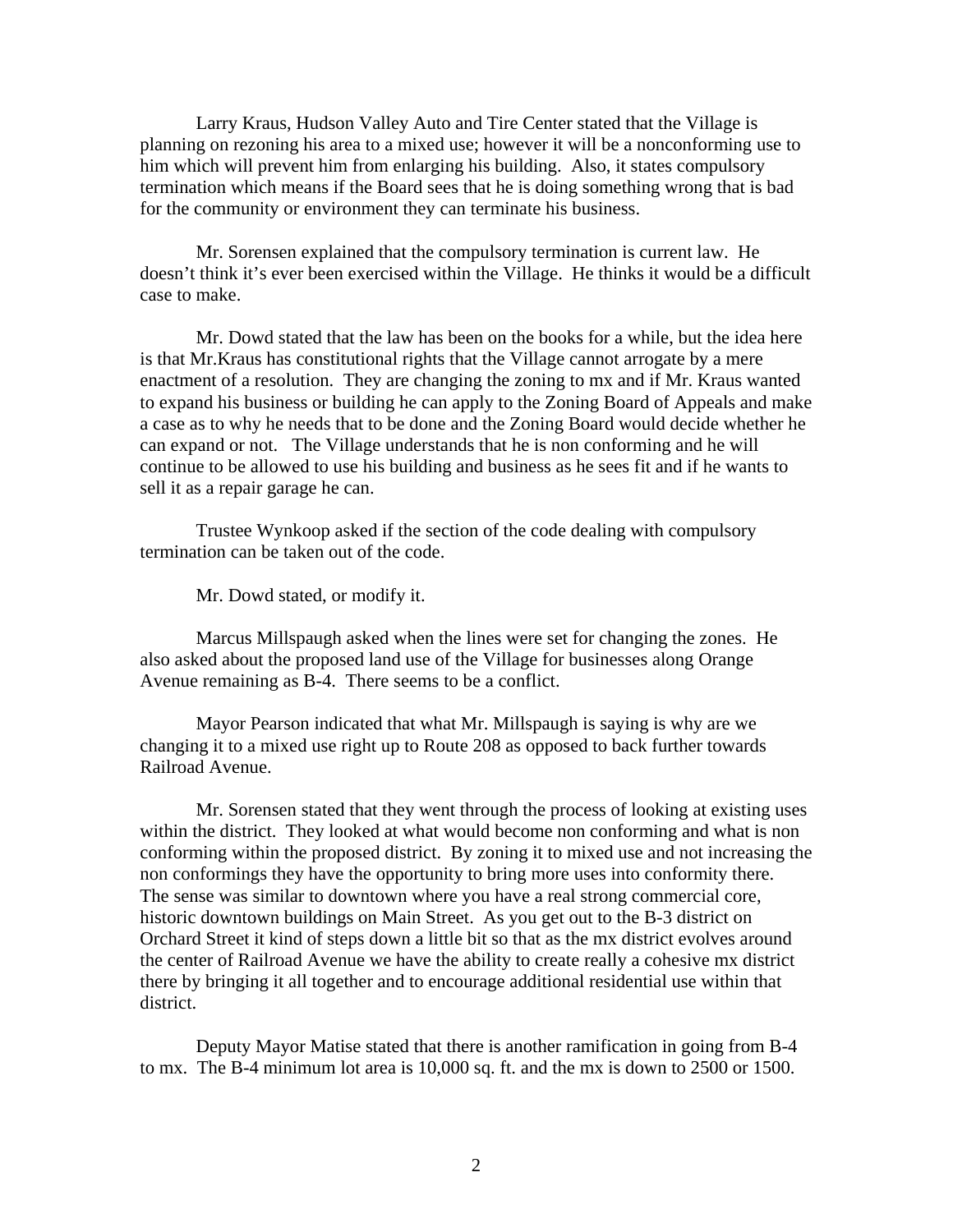The lots are much smaller and you have some residential uses on Orange Avenue that have very big lots that now could become several units on those lots.

 Mr. Sorensen indicated that it also has to be a mixed use. The other thing they are going to recommend for the mx district is a minimum floor area for residential units of 900 square feet.

 Trustee DeJesus asked if that was something they could do throughout the Village because the Planning Board has had this discussion in the past in looking at plans. He thinks if they are going to do that he'd like to see it across the board, not just specific to this area.

The Mayor agreed.

Mr. Dowd indicated that they could incorporate it into a revised I-4.

 Marcus Millspaugh stated that his observation was a conflict between the preliminary comprehensive plan between the land use along Orange Avenue B-4, because someone at that time thought that's the proper thing. The same document there is another plan that shows mx going up to Orange Avenue.

 Mr. Sorensen stated that in the final plan it shows the mx going up to Orange Avenue.

 Mr. Millspaugh asked why does that line have to be where it is. Why didn't they go back a street?

 Deputy Mayor Matise stated that right across from Hudson Valley Auto and Tire Center is Pisano Bros. and Georges Fuel and those are businesses in a B-3 and they didn't get included in the mx district. Where do you draw the line?

 Mr. Sorensen stated that you're going to have that no matter what you do. The rational is from a pedestrian standpoint you're walking on that side of Orange Avenue down towards Railroad Place. It's very pedestrian oriented. You have Sweeney's which is a mixed use to begin with so that brings it into conformity and the intent is really to try to encourage a cohesive mixed use neighborhood there that is pretty well defined. You do at the end of the day make a decision where you draw that line. In the process of going through the comprehensive plan they ultimately came to that conclusion.

 Mr. Dowd stated that comprehensive plans are meant to be general guidelines. Even though you have a map that shows where it's suppose to be when you come down to the actual zoning of the property you do have some leeway as to which lots are where because of other considerations including non conforming uses.

 Trustee DeJesus stated going back to 900 sq. ft. for apartment's living space he wants to revisit that and see how they can incorporate it.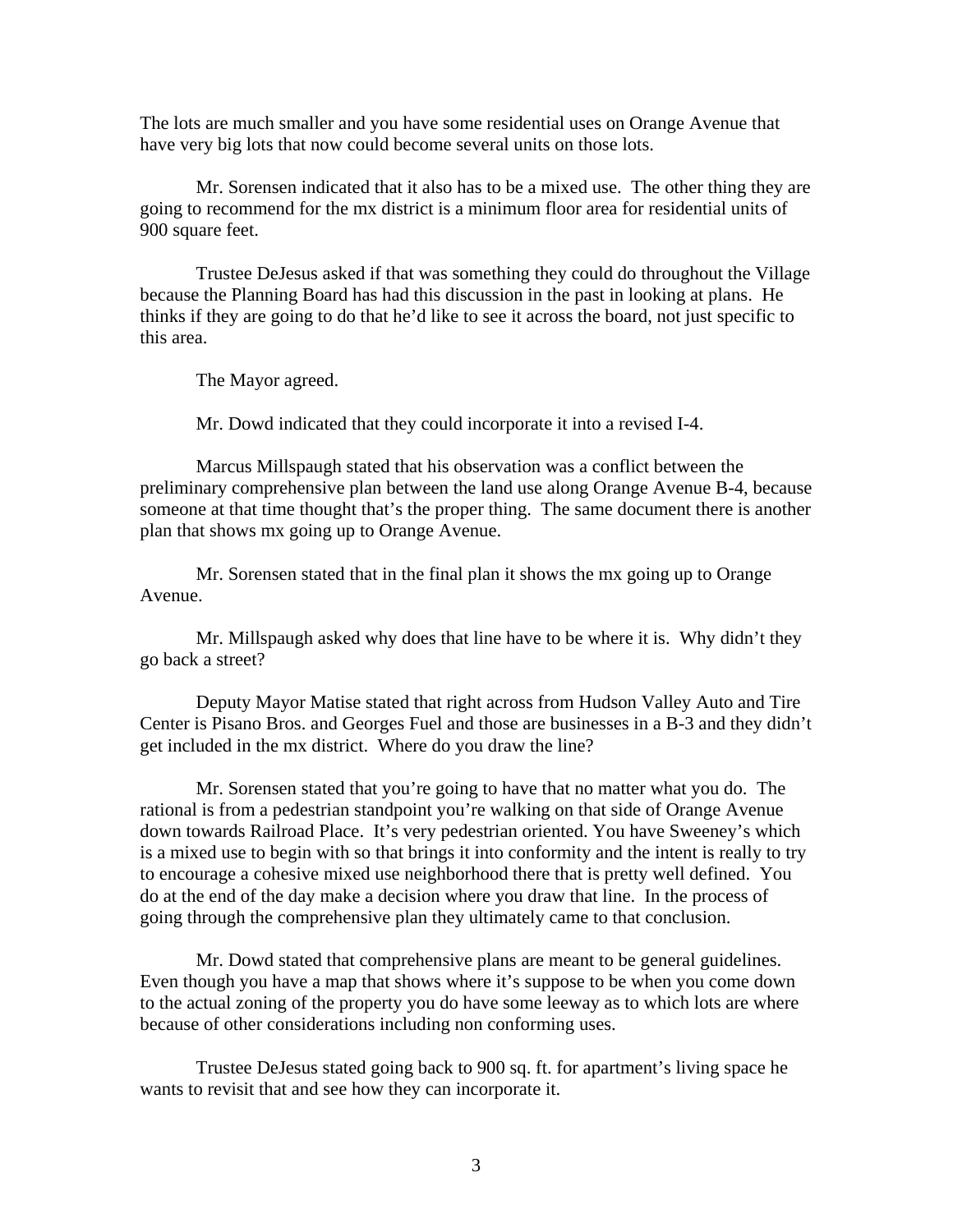Mr. Dowd indicated that there are two things you have to think about and one is all apartments, because the senior apartments are usually smaller, and next if you make the multiple dwellings in the downtown area 900 sq. ft. you are making all those apartments non conforming.

 Trustee DeJesus stated that we already have this situation on Main Street and he doesn't want to have another situation like that where you have two apartments and they went to three or four and that is not acceptable.

 Trustee Hurd stated that he feels the Board should discuss this thoroughly and he doesn't think it should be carte blanche incorporated into this, because you have to do an economic viability of those properties, so even if we are doing something on one end we may be destroying the economic viability on the other.

 Trustee DeJesus stated that when someone buys an apartment you know what you are buying and it's up to the Village to set the standards.

 Mr. Dowd suggested that the Board close the public hearing on Local Law I-4 and then he and Mr. Sorensen will go through the changes that they feel should be incorporated into that law. The Board can authorize those changes and then they can reintroduce that new law as I-6 of 2005 or I-1 of 2006 and have a public hearing January  $10^{th}$ , 2006.

Mayor Pearson asked where the 900 sq. ft. came from.

 Mr. Sorensen stated that one of the other permitted uses within the mx is an artist loft and they did a lot of research on minimum sizes of artist lofts and they came up with recommendations for 1000 sq ft. The 900 sq ft is based on two factors, taking out the work space for an artist loft and also looking at the existing zoning. Within the existing zoning ordinance you have a minimum square footage for single and two family detached units of 900 sq. ft. and for a multiple dwelling is 500 sq. ft. Five hundred seemed excessively small and he thought about 1200 which is on the large size so he went inbetween.

 Keith Millspaugh stated that he considers what happens on Main Street with businesses underneath apartments a problem because when people go to the Zoning Board and Planning Board they get the ability to use public parking in lieu of parking on site. He didn't see in the plan what was the final verdict on where parking will be and will all these sites have on site parking or will they be using public parking.

 Mr. Sorensen stated that within the proposed mx district there is three means by which someone can meet their parking requirements. They can count some of the spaces along the street where property has frontage towards their required off street parking. The spaces can't be reserved specifically for that building, but they are still public spaces, but that can count as to what is required for off street parking. The mx district also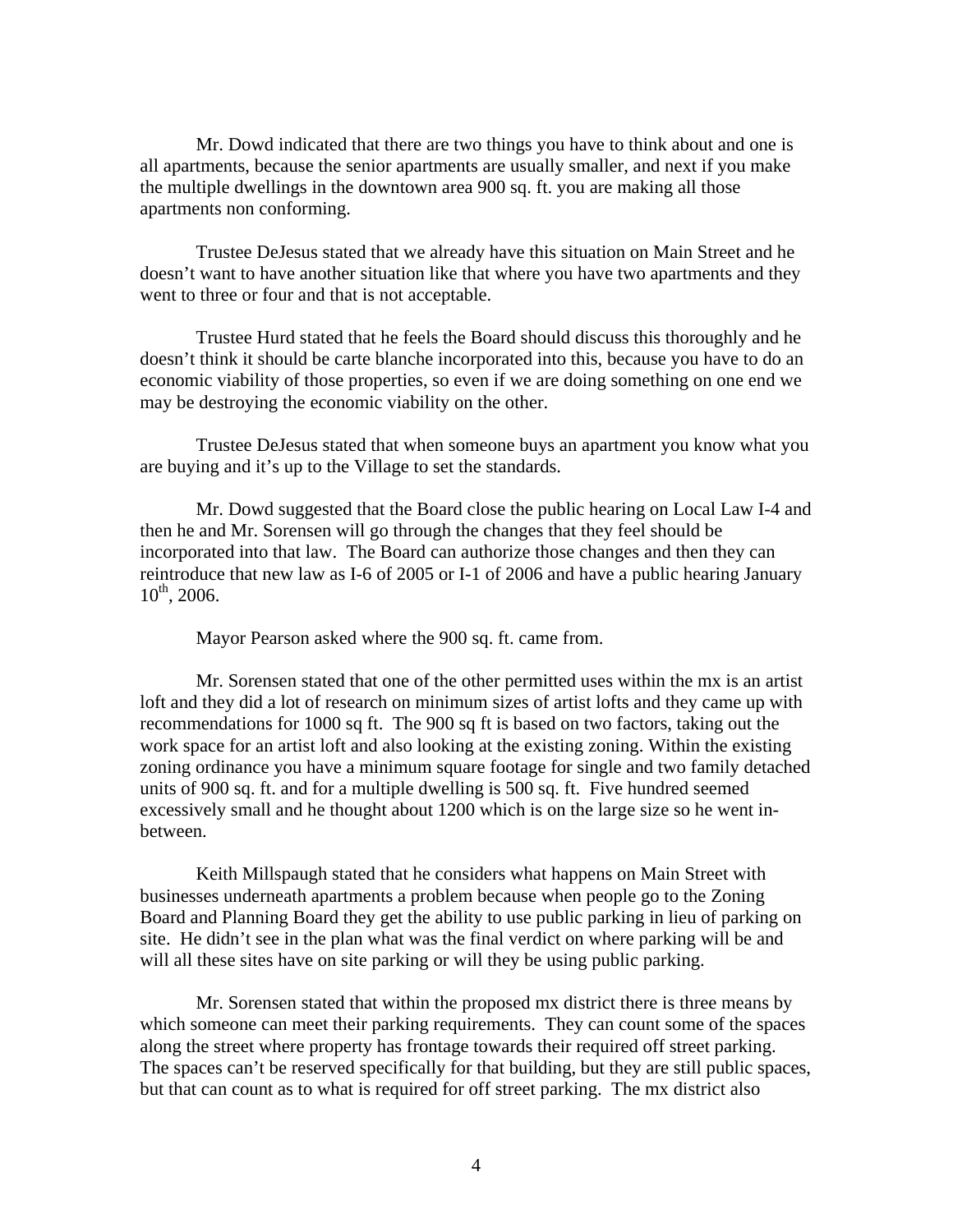encourages parking to the rear of the building and the third provision would be permitted providing public parking was available. If public parking is within 300 feet of the proposed mixed use building that can also count towards their required parking.

Keith Millspaugh stated that he doesn't like the idea of using Village parking.

Deputy Mayor Matise asked for an explanation of shared parking.

 Mr. Sorensen stated that part of the idea in the mx is that there may be future opportunities as infill buildings are created where developers can get together in identifying where they can provide off street parking and it might be public/private partnership where they work with the Village to develop off street parking and then there is an allocation towards the required apartments needed for that building to develop. They can meet their off street parking requirements by either contributing to the creation of the off street parking lot that is utilized by several different buildings or could be a public/private partnership.

 Mayor Pearson stated that we should be setting that up now and it should be somewhat mandatory that you would have to be doing that or let it go and hope business comes in and then we have a problem with parking again.

 Mr. Sorensen stated that shared parking is where an applicant can show within their mixed use building that the utilization of parking for the principal retail use that the peak demand for parking will be from 8am until 6pm and the peak demand for residential use is from 6pm until 8am and where they can demonstrate that there is a strong likelihood of that occurring then the local law talks about the provision of shared parking. You don't want to have a mixed use district that is a sea of asphalt.

 Deputy Mayor Matise asked how are you going to guarantee the type of tenant you have or the usage of the parking spaces.

 Mr. Dowd stated that it may not just be shared parking between residential and commercial uses.

 Mayor Pearson asked if they can make it mandatory that parking has to be supplied and not allow the Planning Board to waive parking.

 Mr. Dowd stated that the they can always apply to the Zoning Board for a variance. By making it mandatory you don't want to discourage businesses from coming here.

 Mr. Sorensen indicated that the reduction for the shared parking is up to 20%, so its' not like a 50% reduction.

Trustee DeJesus asked about incentives for parking.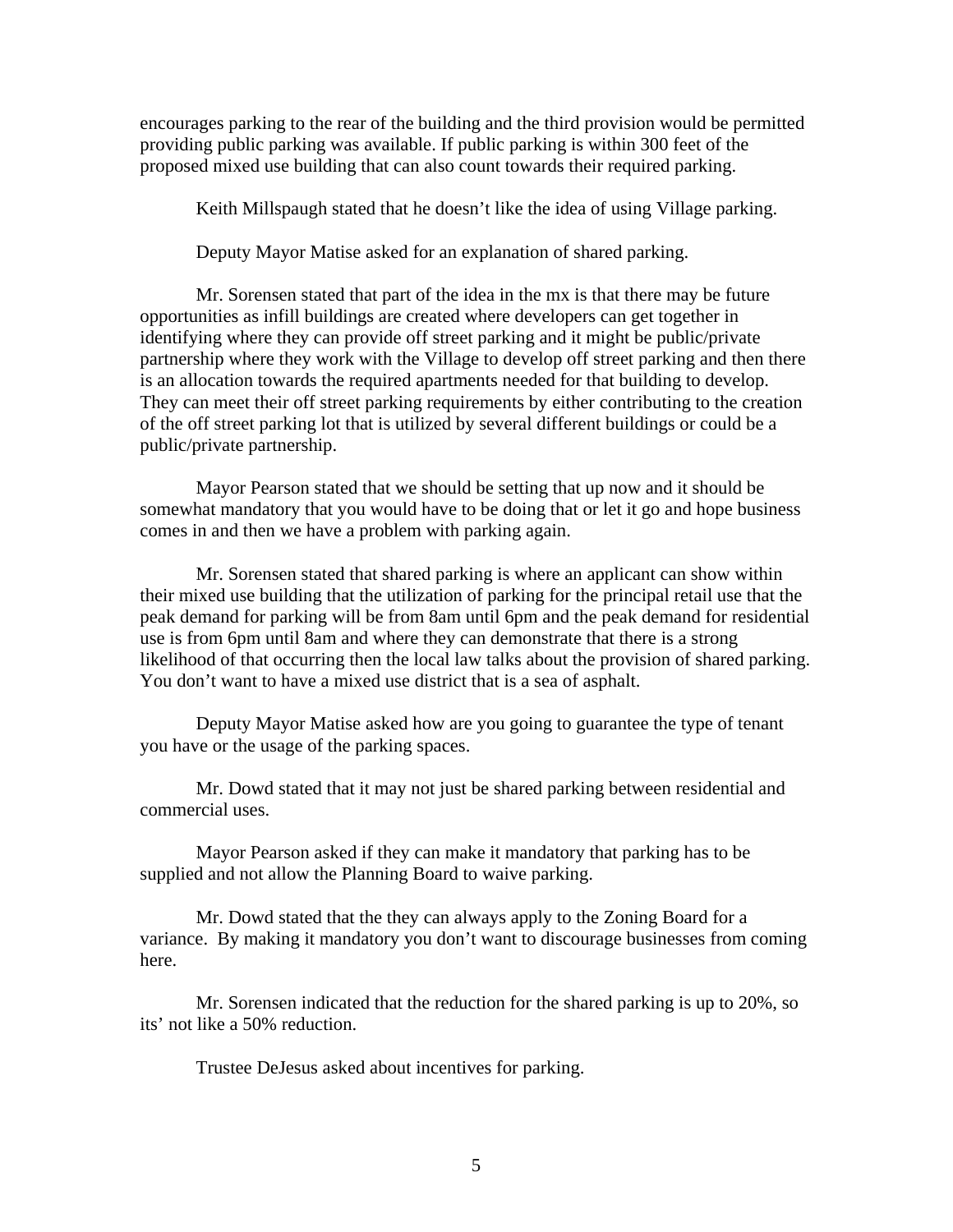Mr. Sorensen stated that it will be in the developer's interest to have sufficient parking to address his tenants and business needs.

Mayor Pearson stated that she is concerned with parking for the train.

 Mr. Sorensen stated that there are sites right next to the rail tracks and there are several larger sites within 500 feet that could provide off street parking.

 Trustee DeJesus stated that it has to be addressed in the plan that any parking that is going to be developed has to conform. We have to have the guidelines to develop the parking lots, parking structures, whatever it is that MTA or the Village wants to put over there.

 Mayor Pearson asked what the feasibility was for the train and what is the time frame.

 Manager Politi stated that a lot of it will be dictated with the Tappen Zee project. There is a feasibility study that the Village will try to do, not with our money, to see if it works. There is no time frame.

Mr. Sorensen stated that one of the next steps is a detailed feasibility study.

 Mr. Hilzen, Package Lighting asked if his property was covered by the grand fathered clause.

 Mr. Dowd explained that his property will be rezoned mx but he will be allowed to continue his business. The use is grand fathered, but when he changes the use he must go to the Planning Board.

 Keith Millspaugh asked where the people in the mx zone go during a snow emergency, if they are allowed to use off street parking.

 Manager Politi stated that there may be a partnership between private and public that may produce public parking space.

 Larry Kraus stated that parking is a tough issue. He also commented on the train, it's a good idea, but there are a lot of variables that are not being answered.

 Mr. Sorensen stated that the comprehensive plan speaks to the fact that the mx district is being set up to stand on its own. Whether passenger rail comes in or not the feeling is that area is right for a mixed use district.

 Mayor Pearson indicated that under B, Residential Community Facilities it talks about Municipal Park being a special exception use. It should be a permitted use. If the Village is planning on a park in that area they might want to change that.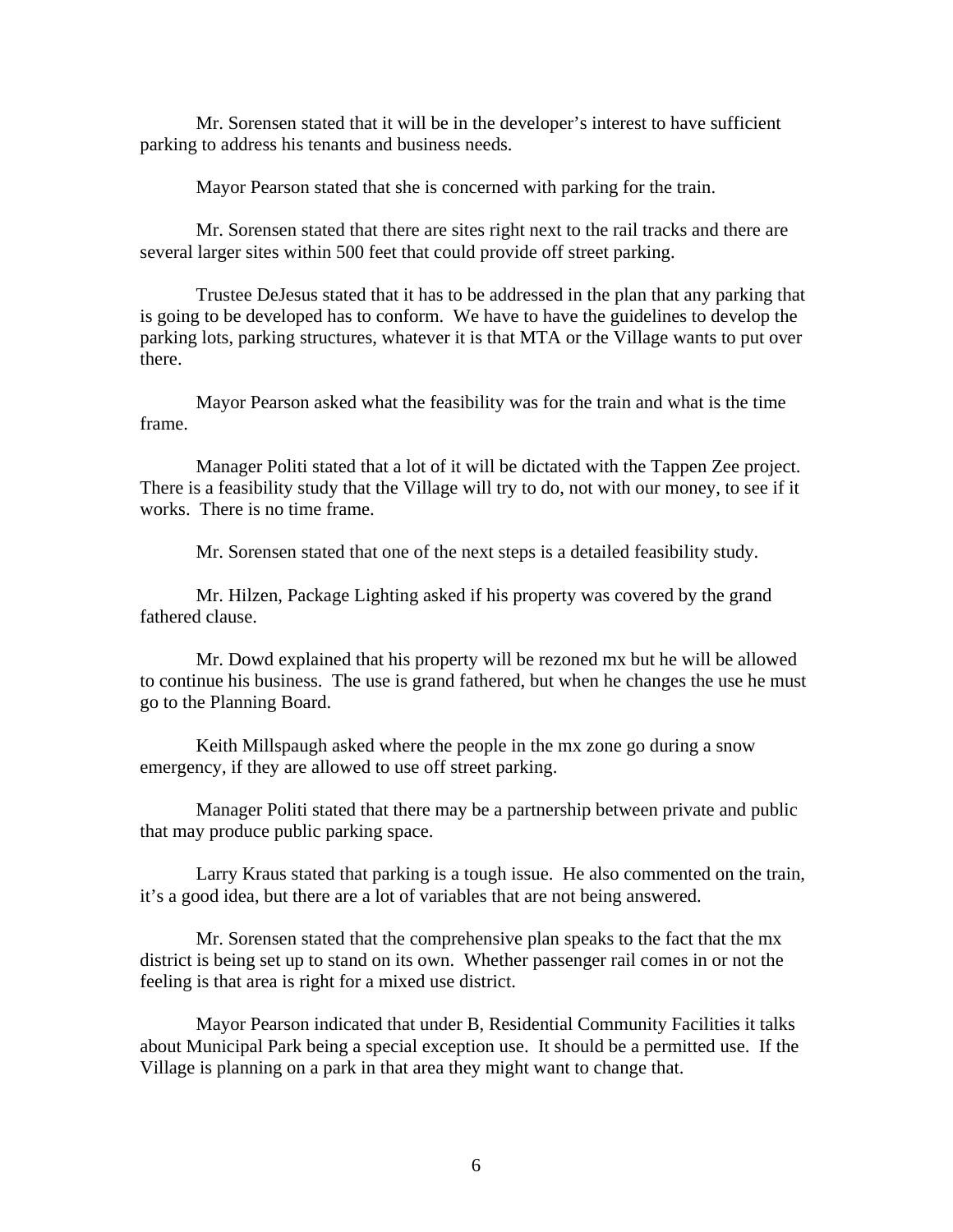Mr. Sorensen indicated that can be changed.

Mayor Pearson also asked about parking garages which is also special exception.

Mr. Dowd stated that you would want the Planning Board to look at the proposal for a parking garage and have them put conditions on that use.

Mayor Pearson stated that tavern is special exception, is that something you would want to keep special exception.

Mr. Dowd stated yes, because when new ones come in you can have difficulties with them and you want to make sure they are appropriate for the neighborhood and put restrictions as to how many you have and where they are and if they are too close to residential.

 Trustee Hurd moved to close the public hearing. Seconded by Trustee Keator. All ayes. Public hearing closed.

Mr. Sorensen reviewed the changes to the local law.

 Trustee Hurd asked if it would be inappropriate to stay with 900 sq. ft. in the mx zone and revisit the other areas.

 Mr. Sorensen stated that he would like to get together with Mr. Stickles because he knows all the units and buildings.

 It was the consensus of the Board to revisit the 900 sq. feet dwelling size for areas outside the mx district on January  $10^{th}$ , 2006.

 Trustee Hurd moved to amend Introductory Local Law I-4 of 2005, "Zoning" as Introductory Local Law I-6 of 2005, and "Zoning", to include changes Mr. Sorensen described. Seconded by Trustee Wynkoop. All ayes. Motion carried.

 Trustee Hurd moved to hold a public hearing on Introductory Local Law I-6 of 2005, "Zoning" on January  $10<sup>th</sup>$ , 2006 at 6:30pm. Seconded by Trustee Keator. All ayes. Motion carried.

 Trustee DeJesus moved to declare the Board of Trustees lead agency under SEQRA for Introductory Local Law I-6 of 2005, "Zoning". Seconded by Trustee Hurd. All ayes. Motion carried.

# **Public Comment**

Carol Pautz, Ellenville stated that she was in Walden shopping and hit the curb and blew the tire on her car. She called the Police Department who indicated that the Village does not pay for tires. She feels that she should be compensated for the tire.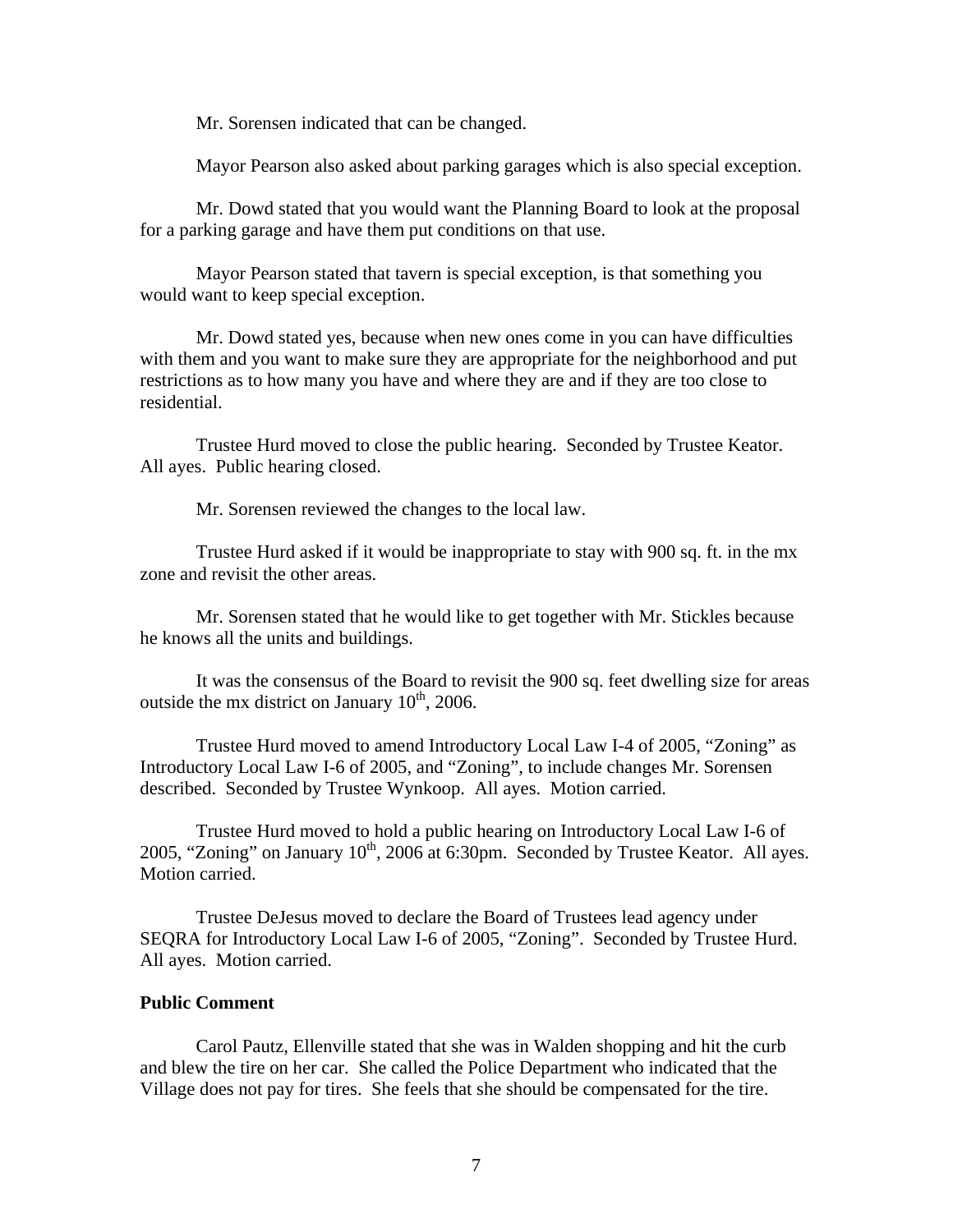Mayor Pearson stated that she asked the Village Clerk to look into see how many police records there are of people who have blown out their tires and there have been three that have been recorded. The Mayor has received a few complaints. It is a State highway and she put a call into the State to see if there was anything that could be done to the curbs to make them smoother. She would like the manager to look into it.

 Trustee Hurd stated that New York State law says a driver must be in control of their car at all times. That means don't hit other cars, trees or the curb.

Ms. Pautz left the bill for the tire.

Manager Politi stated that he will look into dulling the edges of the curb.

Deputy Mayor Matise suggested a coating be put on the curb.

 Keith Millspaugh stated that he'd like to take over the cause for Mrs. Pautz. As a business owner it's a detriment to the downtown to have a hazard for people coming into the town that would keep people from coming into downtown Walden. From his recollection of being on Main Street for 23 years himself, the concrete curbs that were there never caused a problem. If you looked at the wear of the concrete curbs you tell that people hit the curbs so to say it's a driver's responsibility when the curbs in the past were hit and the damage did not occur and now when you hit the curb damage occurs obviously it's a hazard created by the Village of Walden. He was asked as a business owner to come to a meeting regarding the state project. He brought up two concerns, one was that the granite curb should not have a ninety degree angle on it because of the hazard it would cause to the tire. The other thing he brought up was that the sidewalk should be narrowed and the street widened. At that point it was too late to make any changes, so he doesn't know why businesses were asked to come to a meeting when the decisions were already done. Now today we are dealing with one of the issues. When he was on the board there were issues with storm sewers and the Village used to pay people to replace their tires when the Village did not repair a storm sewer. Today the Village should be doing the exact same thing. He thinks the Board should have a long discussion tonight to figure out what the solution is rather then put it off.

 Trustee DeJesus stated that the Board has asked the manager to look into what can be done.

Mayor Pearson indicated that the discussion is also payment back to the customer.

 Trustee DeJesus stated that he doesn't feel the Village should reimburse for tires. You are saying that you are liable. He doesn't feel the taxpayers of this Village have to pay for everyone whose tire is flat.

 Trustee Hurd stated that he does not accept the conclusion that our curbs are a hazard. They are absolutely appropriate, beautiful and long lasting.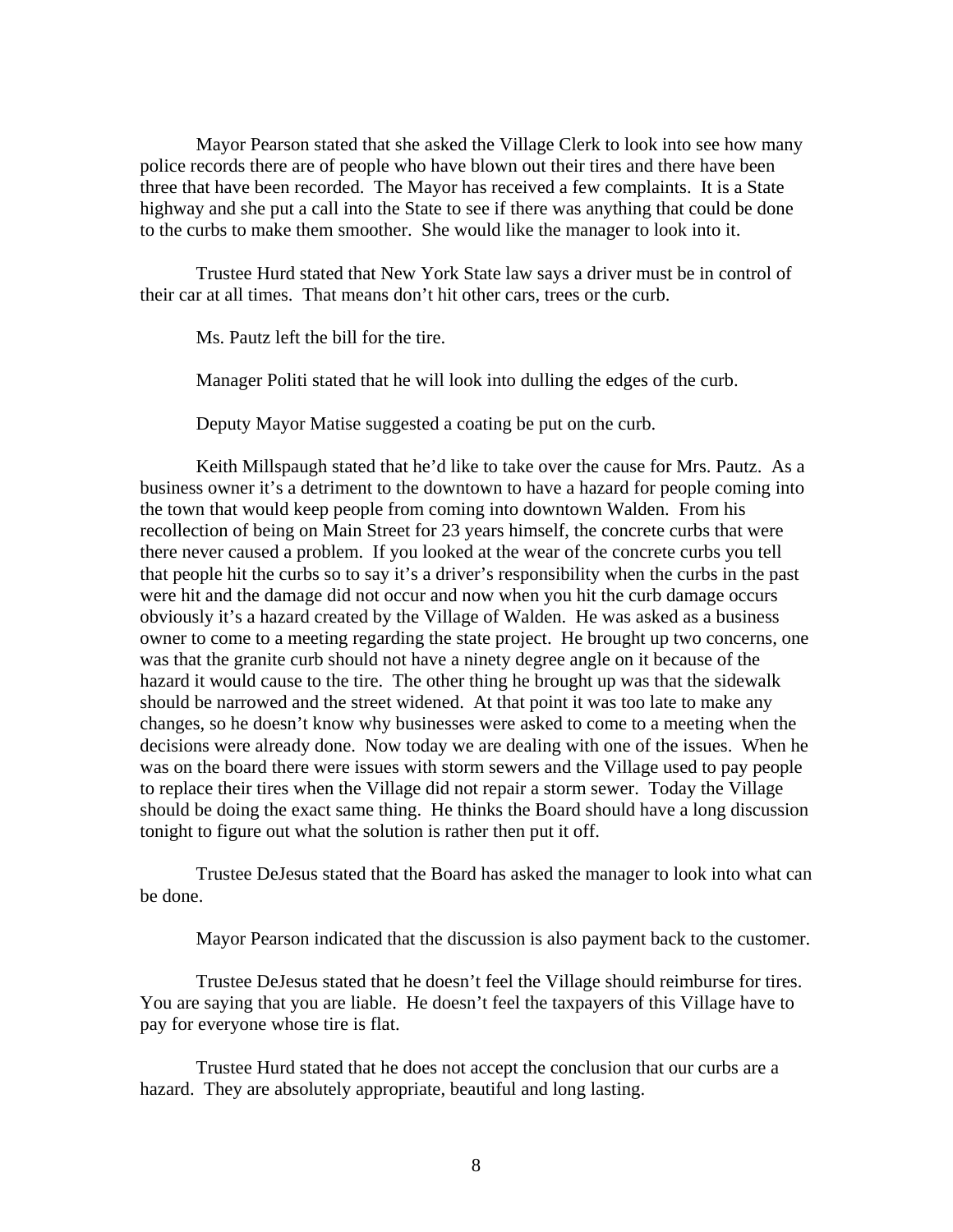Mayor Pearson stated that they are not saying they are not beautiful. She asked then why did Mr. Horan want his curbs cut at a different angle, so when the cars park in front of his building their not going to get their tires slashed.

Manager Politi indicated that Mr. Horan requested that.

 Trustee DeJesus indicated that we have to look to see what can be done on Main Street to take care of it.

Manager Politi stated that he will look to see if there is a way to buff the edges.

 Mayor Pearson stated that there is a monetary issue here. The Board can make a decision whether to reimburse people.

 Trustee Hurd indicated that if you drive a car you are responsible for operating your vehicle. Taxpayers can't be responsible for people who don't park their cars properly.

 Mayor Pearson asked the manager to check with the State to see if they are responsible for doing that.

Manager Politi stated that would be a long process.

It was the consensus of the Board to see if there is a way of smoothing the curbs and no payment.

 Kerron Barnes stated that he was asked to stop by to reschedule the meeting with the Board to discuss the rehab guidelines.

Trustee Keator moved to hold special meeting on January  $5<sup>th</sup>$ , 2006 with Kerron Barnes. Seconded by Deputy Mayor Matise. All ayes. Motion carried.

 Ed Leonard stated that Beazer Builders have cleared the Hecht property of all the trees. The survey was in error. The plan calls for a buffer at the rear of the houses on South Montgomery Street and when they cleared they cut all the trees that would have been in the buffer. The buffer was on the plans.

 Mayor Pearson asked why the building inspector isn't on site when something starts.

 Trustee Wynkoop asked if the building inspector can go over and take a look at this.

 Mayor Pearson stated that she's always had a problem with people who are allowed to start a development without letting anyone know that they have started.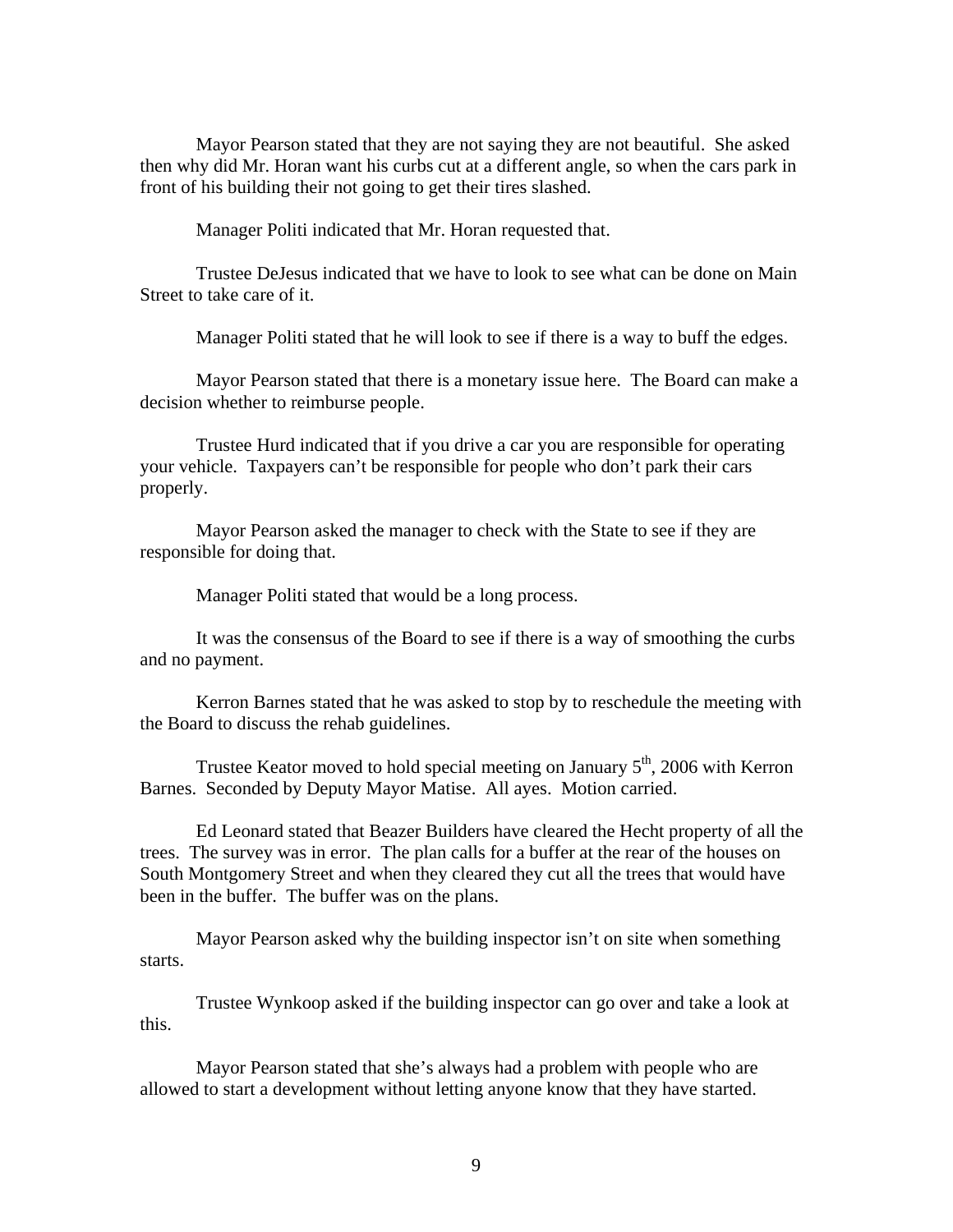Manager Politi stated that they do let the engineer and building inspector know.

 Mr. Dowd stated that they have a pre construction meeting between the village engineer, project people and building inspector. When they start site work it's usually the engineer who is being paid to be out there to inspect. The building inspector does the actual inspection of the houses.

Mayor Pearson asked why the builder would not know there is a buffer zone.

Manager Politi stated that he will look into this.

Trustee DeJesus stated that they will have to replace those trees.

Manager Politi stated that if there was a mistake they will have to correct it.

 Mayor Pearson stated that she can't accept that. There is too many flaws in this village, there are too many things that go wrong and it's always with trees and developments and with no one knowing that they've started cutting anything. She knows someone called her yesterday about this. She asked what can be done in the future.

 Trustee DeJesus stated that one of the things the board has never come to a conclusion on is tree replacement and when a developer comes in and mistakenly clear cuts. There has to be a mechanism for fines.

 Mayor Pearson stated that on the day that a project starts the engineer and building inspector should be on site. Someone should be checking that work.

 Manager Politi stated that he doesn't know what occurred at Beezer Homes, but he will find out.

 Mayor Pearson stated that she spoke to Mr. Stickles today and was told everything is fine and they've had their approvals. The Mayor further stated that she would like to implement something for developments for when they start building.

 Marcus Millspaugh stated that the traffic is getting terrible with the backup at the lights.

 Mayor Pearson stated that the State was here but they come at the wrong time. They don't come at 5pm when it's important. She suggested a police officer be put by the McKinley Monument for a short period of time until the lights are working properly.

 Marcus Millspaugh stated that he hopes the discussion on curbs tonight makes the board think about taking a position on granite curbs. He doesn't see where granite curbs buy anything but trouble.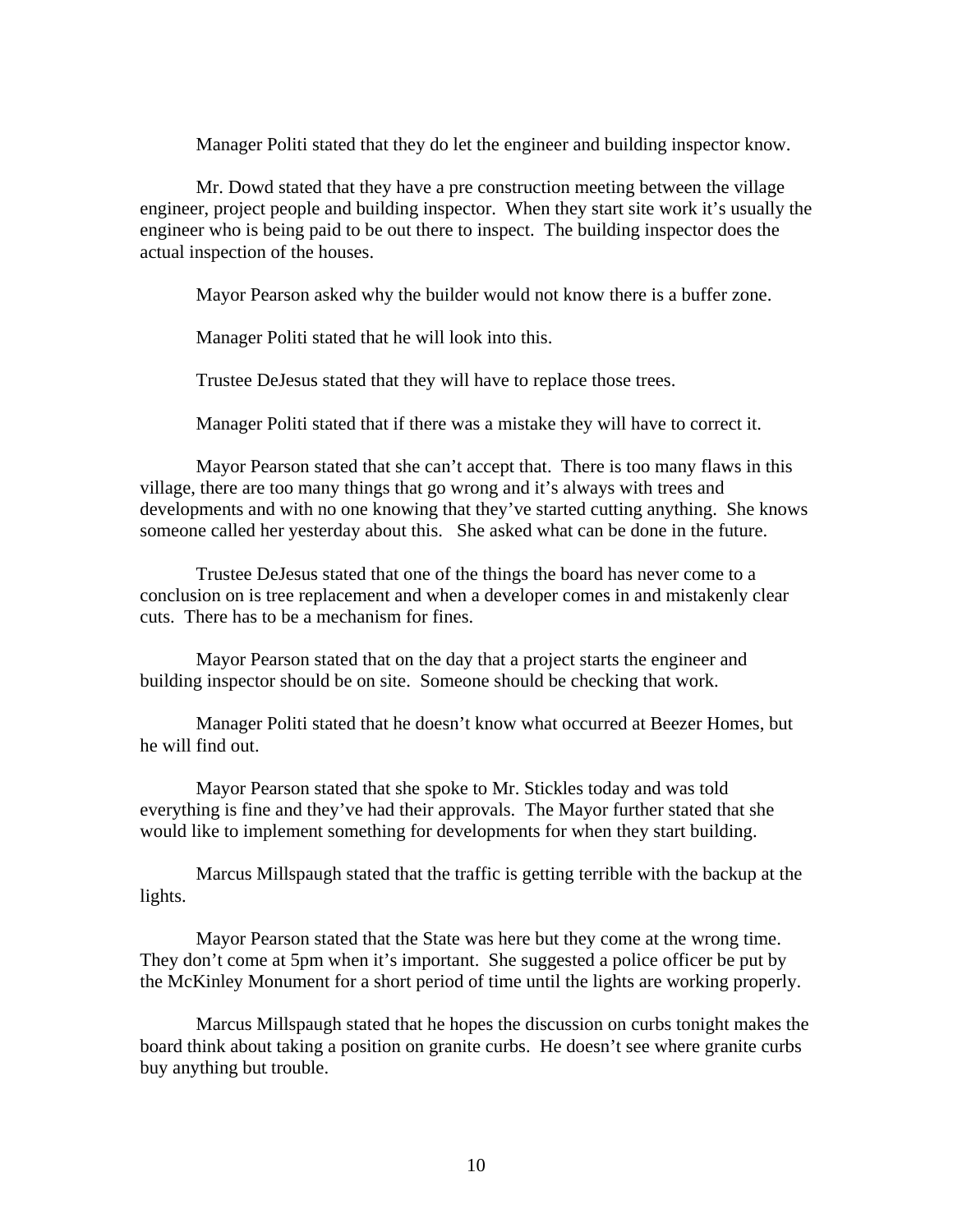Keith Millspaugh commented on the walk light on Main Street it comes on every other light with no one pushing the button. He further stated that the manager should be made aware if things that are out of the ordinary.

## **Senior Citizen Meeting Space**

Mayor Pearson indicated that she has been looking for a space for the seniors to hold their meetings as opposed to the church because parking is an issue. The Walden Ambulance Corp has said they can use their space for a charge of \$650. which the Village pays for. They will be signing a contract with the ambulance corp. in January. The Village has paid the church \$1,000 for the year.

 Trustee DeJesus moved to allocate \$650. for the rent at the ambulance corp. for the senior citizens. Seconded by Trustee Norman. All ayes. Motion carried.

 Trustee Keator stated that the Village will have to write a letter to the church to get the money back.

### **Audited Bills**

Trustee Keator moved to pay the audited bills of December 13, 2005. Seconded by Trustee Hurd. All ayes. Motion carried.

### **Acceptance of Refuse Collection Bid**

Manager Politi indicated that the Village put out a bid proposal packet for refuse collection in the Village and we did a one year contract, two year contract and three year contract and you can submit bids accordingly. We received two bids back, Interstate Waste who gave bids for one year, two year and three year and Waste Management who gave only a one year price. The one year bid from Interstate Waste was \$608,000 and Waste Management was \$910,000. He further explained the contract prices.

 Mayor Pearson commented on estimated garbage cost that the manager put together if we became our own hauler.

 Trustee Hurd stated that the manager's figures were extremely optimistic and very low.

Mayor Pearson asked why workers would have to be union.

 Manager Politi stated that the titles are part of the CSEA contract. He also explained that there is a little cheaper truck at \$29,000 so you can pull about \$20,000 out of that, but if you buy cheap that's how you're going to work, cheap and its going to break.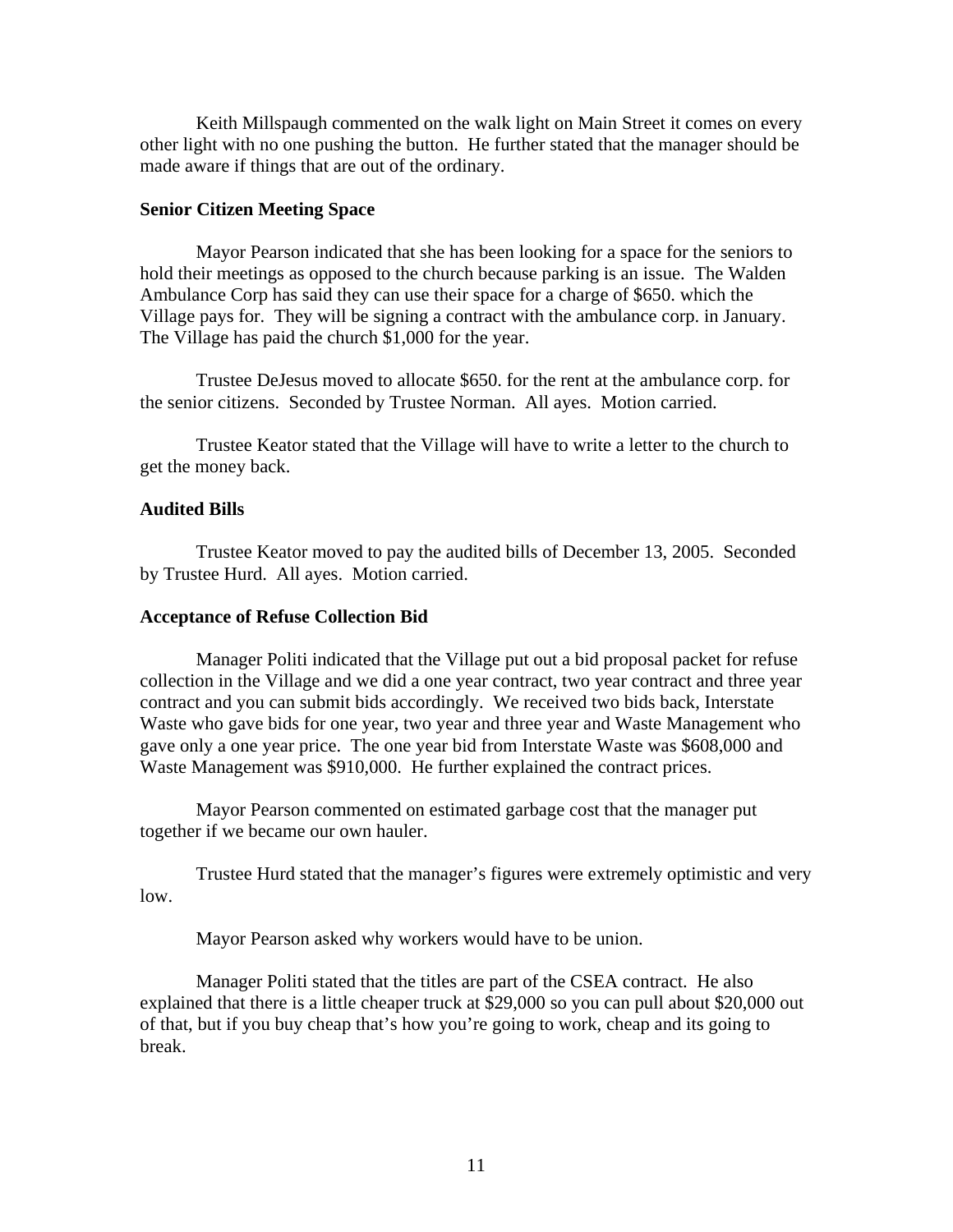Deputy Mayor Matise stated that if they are offering a one year contract she feels the Village should take the opportunity in one year to look at other possibilities.

 Trustee Hurd stated that he hopes the Board would consider the advantage to our residents in locking this contract for three years.

 Deputy Mayor Matise stated that she has received complaints about the present company coming into the Village too early.

 Trustee DeJesus stated that the Village should hold the garbage company accountable to the time they come into the Village.

Mayor Pearson asked about where the Village stands on picking up businesses.

Manager Politi stated this is residential pickup.

 Trustee Wynkoop stated that he has never had any complaints against the present garbage company. They are always there and they clean up after themselves. They've never damaged his garbage cans. Two something more a month is nothing. He feels a three month deal is good.

 Trustee Keator stated that she has never gotten any complaints. She is not upset with this company, but they are not Middletown.

 Trustee DeJesus stated that this is a good contract. The budget the manager gave the Board includes two trucks and we really need three and it doesn't reflect future salary increases.

 Deputy Mayor Matise stated that she feels the Village doing it themselves would be very difficult and expensive. She doesn't know if there is ever a possibility of doing it with another municipality here in the town. That should be looked into. She would go into this for a year and look at other possibilities. She is not satisfied with this company. The City of Middletown was much better.

 Mayor Pearson stated that she is new at this, but she keeps hearing Middletown from all the Board members. If they were so good why aren't we trying to get them back, unless the price is outrageous?

Manager Politi stated that last time Middletown was in the thirties.

 Trustee Keator stated that she would like to see a penalty in the contract and enforce it.

 Deputy Mayor Matise stated that she feels they are messy and they leave garbage cans all over the place.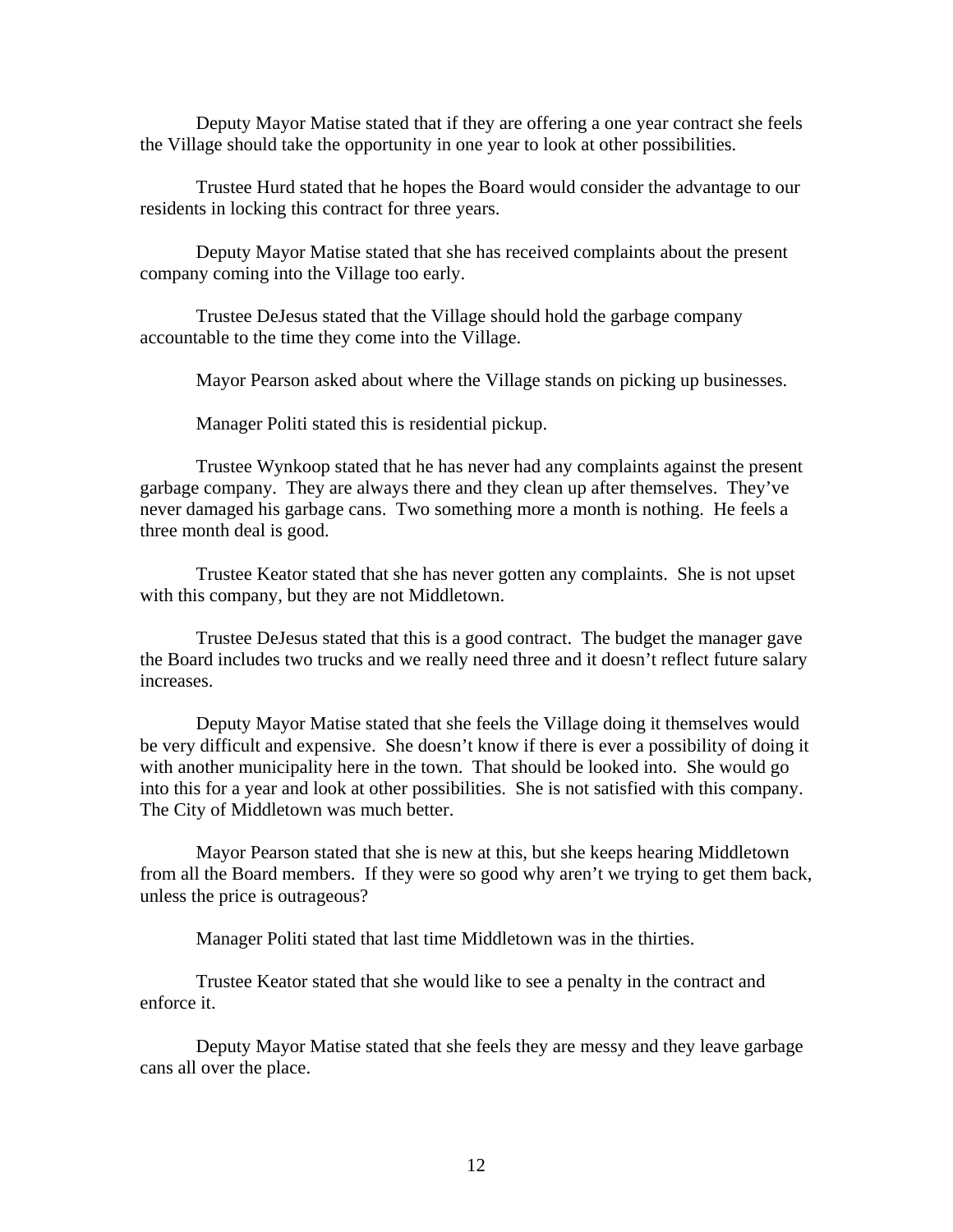Trustee DeJesus moved to accept the bid for refuse collection from Interstate Waste Services for a period of three (3) years. Seconded by Trustee Wynkoop. All ayes with the exception of Deputy Mayor Matise voting no. Motion carried.

 Trustee DeJesus stated that the Village should start looking into purchasing in an intermunicipal agreement type of way.

 Mayor Pearson indicated that she gave the manager information regarding a grant for intermunicipal purchasing.

### **Acceptance of Fireworks Bid**

Manager Politi indicated that he received bids for a fireworks show on New Years Eve at Olley Park. He explained the festivities for New Years Eve. He suggested the Village go with Legion Fireworks.

Trustee Keator moved to accept the bid from Legion Fireworks for \$9,000. Seconded by Trustee DeJesus.

 Mayor Pearson suggested that the stage in the center square be opened up to people who have enjoyed the Village and lived here and would like to speak.

Trustee Keator suggested that a time limit be put on the speakers.

Mayor Pearson stated that she would like this advertised.

 It was the consensus of the Board to contact the non for profit groups to see if they would be interested in selling refreshments.

All ayes. Motion carried.

#### **Local Law No. I-5 of 2005, Volunteer Fire & Ambulance Member Exemption**

Deputy Mayor Matise moved to introduce Introductory Local Law I-5 of 2005, "Taxation". Seconded by Trustee DeJesus. All ayes. Motion carried.

 Trustee DeJesus moved to hold a public hearing on Introductory Local Law I-5 of 2005, "Taxation" on January  $10^{th}$ , 2006 at 6:30 P.M. Seconded by Deputy Mayor Matise. All ayes. Motion carried.

#### **Cherry Street Easement Discussion**

Trustee DeJesus indicated that he would like the annual easement payment received that hasn't been paid. He further stated that the Village has to monitor what we do.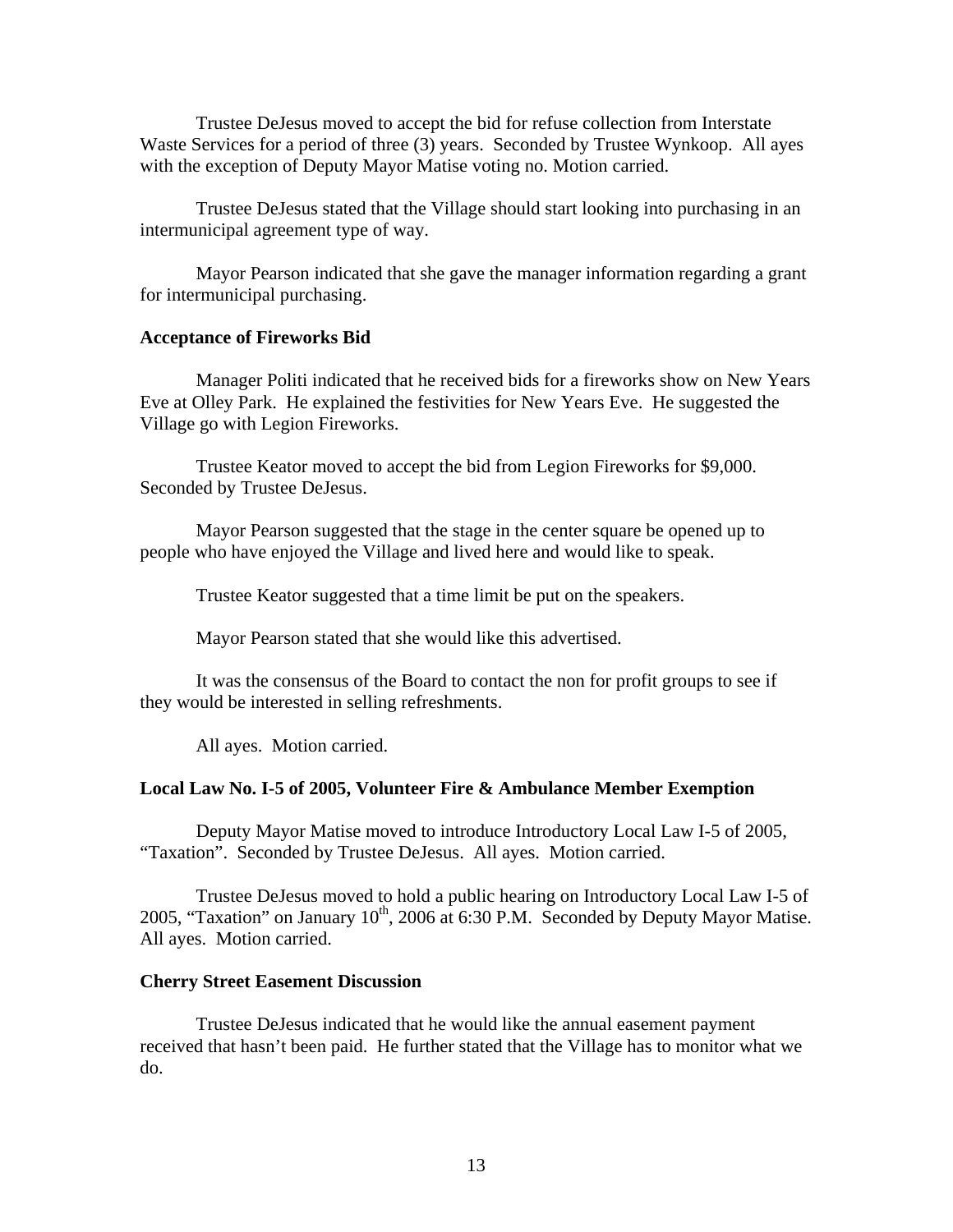Mr. Dowd indicated that if they are found in default they have 10 days in which to cure and correct.

#### **Public Comments on Discussion Items**

Mrs. Glass indicated that she has no problem with the current garbage hauler. She does have a problem with trees that were cut down behind her house.

### **Informational & Village Manager's Report**

Manager Politi gave the Board the letter approving the retaining wall at Jacob's Ridge. Also, he presented a maintenance bond for Jacob's Ridge.

 The Manager showed the Board the final design of the band shell. He also showed the Board the design for the Bradley Assembly Room sign.

Manager Politi also indicated that the department head reports are in the packets.

 Trustees Wynkoop and Keator stated that DPW did an awesome job with the last snow storm.

#### **Board Comments**

Trustee Norman stated that there are two recreation committees, one meets on Monday and the other on Wednesday and she was wondering if they could be combined the two committee's.

 Mr. Dowd stated that they don't have to be combined just hold one meeting with both committees there.

 Trustee Hurd stated that he found it interesting tonight listening to the public comments and Mr. Sorensen who was here talking about the proposal. He remembers in 1998 Village Manager Darren Hernandez came up with the idea of a capital improvement program and he chose to redo Valley Avenue and he chose granite curbing. One of the reasons they thought it was a good idea was because it really looked good and wasn't that much more than concrete and it would last 100 years. The manager and the Board wanted to make a statement that this is the kind of Village we want to have. The things that were discussed tonight every one of them comes from the positive growth and capital improvement program and its success and the downtown revitalization success.

 Deputy Mayor Matise stated that she attended the comptroller's conference and this is the viable area in New York State.

 Trustee DeJesus stated that he feels the Village is moving in the right direction and we have to continue to move forward marketing our Village.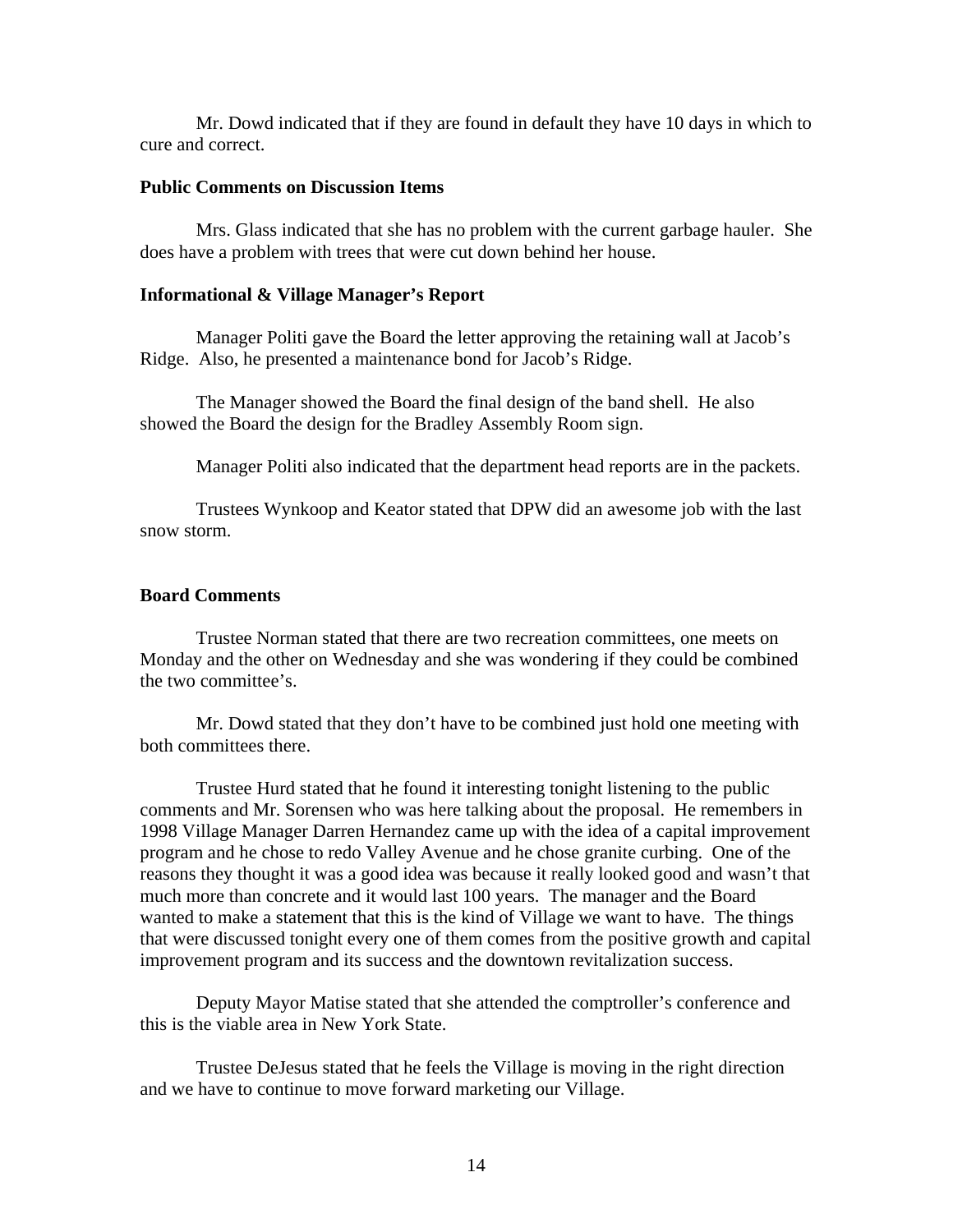Trustee Keator stated that she would like redevelopment of existing parcels on the next agenda. She thanked the Walden Community Council for the decorations on the tree this year. She also stated that the Board will be discussing parking in January. It seems to her that when she goes to lunch there is one or both cars of the people who own Clippers with tickets on their cars. She doesn't know if they are paying or what is happening with them. She would like Judge Ozman's opinion on this. She also heard that there is someone on Main Street that just pulls the tickets off and the car just stays there. That is not the purpose of this. She asked that the Board write a letter to Judge Ozman and ask him to attend the next meeting.

 Mayor Pearson stated that she spoke to the Judge before and he indicated that he wouldn't come before the Board.

 Trustee Keator asked if there was a way to purchase more wreaths like the ones in the square.

 Manager Politi suggested they make that part of the budget process. He suggested the Board do Main Street as a capital project.

Trustee DeJesus asked how much the wreaths would be.

Manager Politi stated for 10 it was \$5,000.

 Trustee DeJesus stated that the Board has to keep in mind that it's \$10,000 out of the budget.

Mayor Pearson stated that there is \$5,000 right now in the budget.

 Trustee Keator stated that she would love to see the wreaths on the bridge, but because of the wind from the river she's concerned they will get damaged.

Trustee DeJesus suggested live Christmas trees on Main Street to decorate.

 Trustee Keator stated that there is a house on the corner of Rifton and Riverview that the owner doesn't keep the sidewalk clear of snow. He is an absentee landlord. If there is a storm on the weekend can the code enforcement officer go out to look at the sidewalks.

 Mayor Pearson indicated that property owners have 24 hours to clear the sidewalk, so if it snows on Saturday we can wait until Monday. She's not willing to pay for overtime.

 Mayor Pearson stated that she received a letter from New York State Parks and Recreation regarding Helen McKay's house on Church Street that has been listed on the national register for historic houses.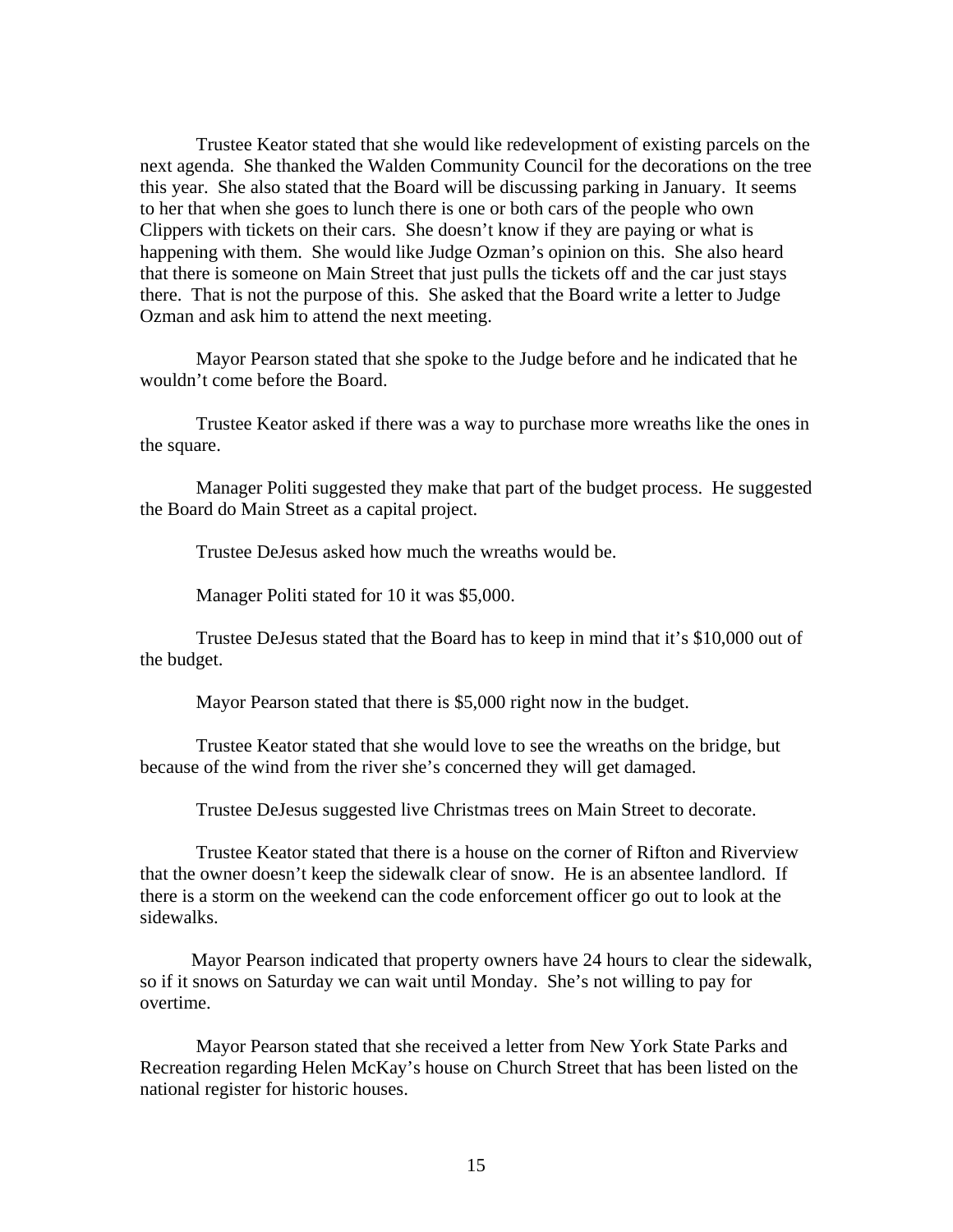Mayor Pearson stated that she spoke to Manager Politi regarding the park and the pond. Patricia Henighan wrote a letter about how the Village can keep the pond clean.

Manager Politi stated that he has called Ms. Henighan.

Trustee DeJesus stated that it has to be effective.

 Mayor Pearson stated that she has been thinking about different ideas for the joint board meeting. It may be worthwhile to have Mr. Sorensen.

Mayor Pearson asked Trustee Norman if she would like streets on the next agenda.

Trustee Norman stated yes, if the Chief can be present.

 Mayor Pearson asked if dumpsters were to be enclosed. There are some that aren't.

Mayor Pearson asked about the dump closing.

 Mr. Dowd stated that there are going to be a couple lawyers representing municipalities as a group going to the hearing on Thursday.

 Mayor Pearson stated that Trustees DeJesus and Hurd talked about comments that were made tonight and the discussion that has been going on. That is what we are here for. Those discussions are not disagreements they're really what the Board's job is. It's important that the public hear this.

#### **Executive Session**

Trustee Keator moved to hold an Executive Session pursuant to 105-(f), Personnel of the Public Officers Law. Seconded by Trustee Norman. All ayes. Motion carried.

 Trustee Norman moved to reconvene the regular meeting. Seconded by Trustee Keator. All ayes. Meeting reconvened

 Trustee DeJesus moved to approve the contract with Planit Mainstreet. Seconded by Trustee Keator. All ayes. Motion carried.

### **Adjournment**

Trustee Keator moved to adjourn. Seconded by Trustee Matise. All ayes. Meeting adjourned.

Respectfully submitted,